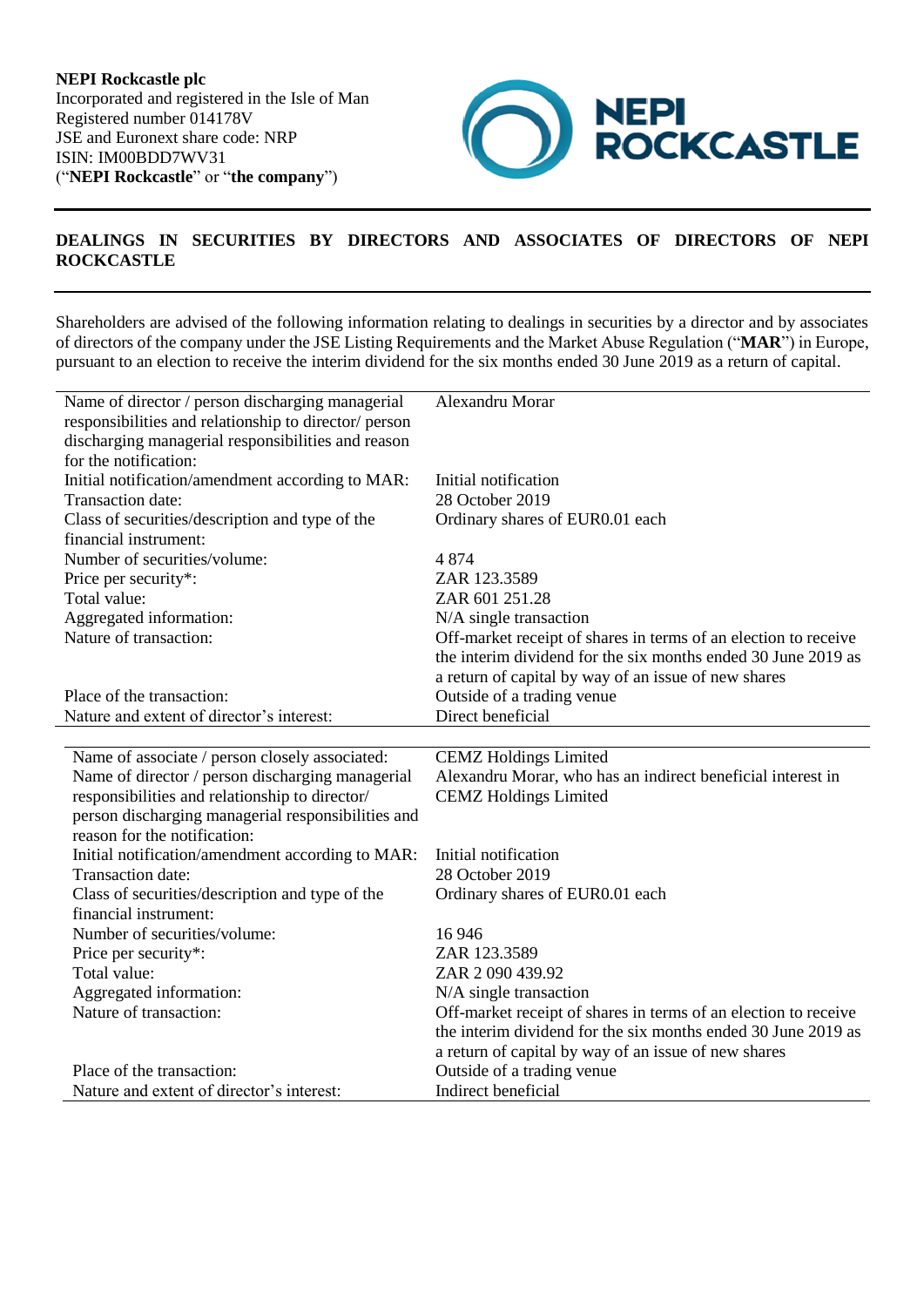| Name of director / person discharging managerial<br>responsibilities and relationship to director/<br>person discharging managerial responsibilities and | Mirela Covasa                                                                      |
|----------------------------------------------------------------------------------------------------------------------------------------------------------|------------------------------------------------------------------------------------|
| reason for the notification:<br>Initial notification/amendment according to MAR:                                                                         | Initial notification                                                               |
| Transaction date:                                                                                                                                        | 28 October 2019                                                                    |
| Class of securities/description and type of the                                                                                                          | Ordinary shares of EUR0.01 each                                                    |
| financial instrument:                                                                                                                                    |                                                                                    |
| Number of securities/volume:                                                                                                                             | 7608                                                                               |
| Price per security*:                                                                                                                                     | ZAR 123.3589                                                                       |
| Total value:                                                                                                                                             | ZAR 938 514.51                                                                     |
| Aggregated information:                                                                                                                                  | N/A single transaction                                                             |
| Nature of transaction:                                                                                                                                   | Off-market receipt of shares in terms of an election to receive                    |
|                                                                                                                                                          | the interim dividend for the six months ended 30 June 2019 as                      |
|                                                                                                                                                          | a return of capital by way of an issue of new shares                               |
| Place of the transaction:                                                                                                                                | Outside of a trading venue                                                         |
| Nature and extent of director's interest:                                                                                                                | Direct beneficial                                                                  |
| Name of associate / person closely associated:                                                                                                           | Groot Marico Limited                                                               |
| Name of director / person discharging managerial                                                                                                         | Mirela Covasa, who has an indirect beneficial interest in                          |
| responsibilities and relationship to director/                                                                                                           | Groot Marico Limited                                                               |
| person discharging managerial responsibilities and                                                                                                       |                                                                                    |
| reason for the notification:                                                                                                                             |                                                                                    |
| Initial notification/amendment according to MAR:                                                                                                         | Initial notification                                                               |
| Transaction date:                                                                                                                                        | 28 October 2019                                                                    |
| Class of securities/description and type of the                                                                                                          | Ordinary shares of EUR0.01 each                                                    |
| financial instrument:<br>Number of securities/volume:                                                                                                    | 7 2 1 4                                                                            |
| Price per security*:                                                                                                                                     | ZAR 123.3589                                                                       |
| Total value:                                                                                                                                             | ZAR 889 911.10                                                                     |
| Aggregated information:                                                                                                                                  | N/A single transaction                                                             |
| Nature of transaction:                                                                                                                                   | Off-market receipt of shares in terms of an election to receive                    |
|                                                                                                                                                          | the interim dividend for the six months ended 30 June 2019 as                      |
|                                                                                                                                                          | a return of capital by way of an issue of new shares                               |
| Place of the transaction:                                                                                                                                | Outside of a trading venue                                                         |
| Nature and extent of director's interest:                                                                                                                | Indirect beneficial                                                                |
| Name of director / person discharging managerial                                                                                                         | Andre van der Veer                                                                 |
| responsibilities:                                                                                                                                        |                                                                                    |
| Initial notification/amendment according to MAR:                                                                                                         | Initial notification                                                               |
| Transaction date:                                                                                                                                        | 28 October 2019                                                                    |
| Class of securities/description and type of the                                                                                                          | Ordinary shares of EUR0.01 each                                                    |
| financial instrument:                                                                                                                                    |                                                                                    |
| Number of securities/volume:                                                                                                                             | 4 1 2 4                                                                            |
| Price per security*:                                                                                                                                     | ZAR 123.3589                                                                       |
| Total value:                                                                                                                                             | ZAR 508 732.10                                                                     |
| Aggregated information:                                                                                                                                  | N/A single transaction                                                             |
| Nature of transaction:                                                                                                                                   | Off-market receipt of shares in terms of an election to receive                    |
|                                                                                                                                                          | the interim dividend for the six months ended 30 June 2019 as                      |
| Place of the transaction:                                                                                                                                | a return of capital by way of an issue of new shares<br>Outside of a trading venue |
| Nature and extent of director's interest:                                                                                                                | Direct beneficial                                                                  |
|                                                                                                                                                          |                                                                                    |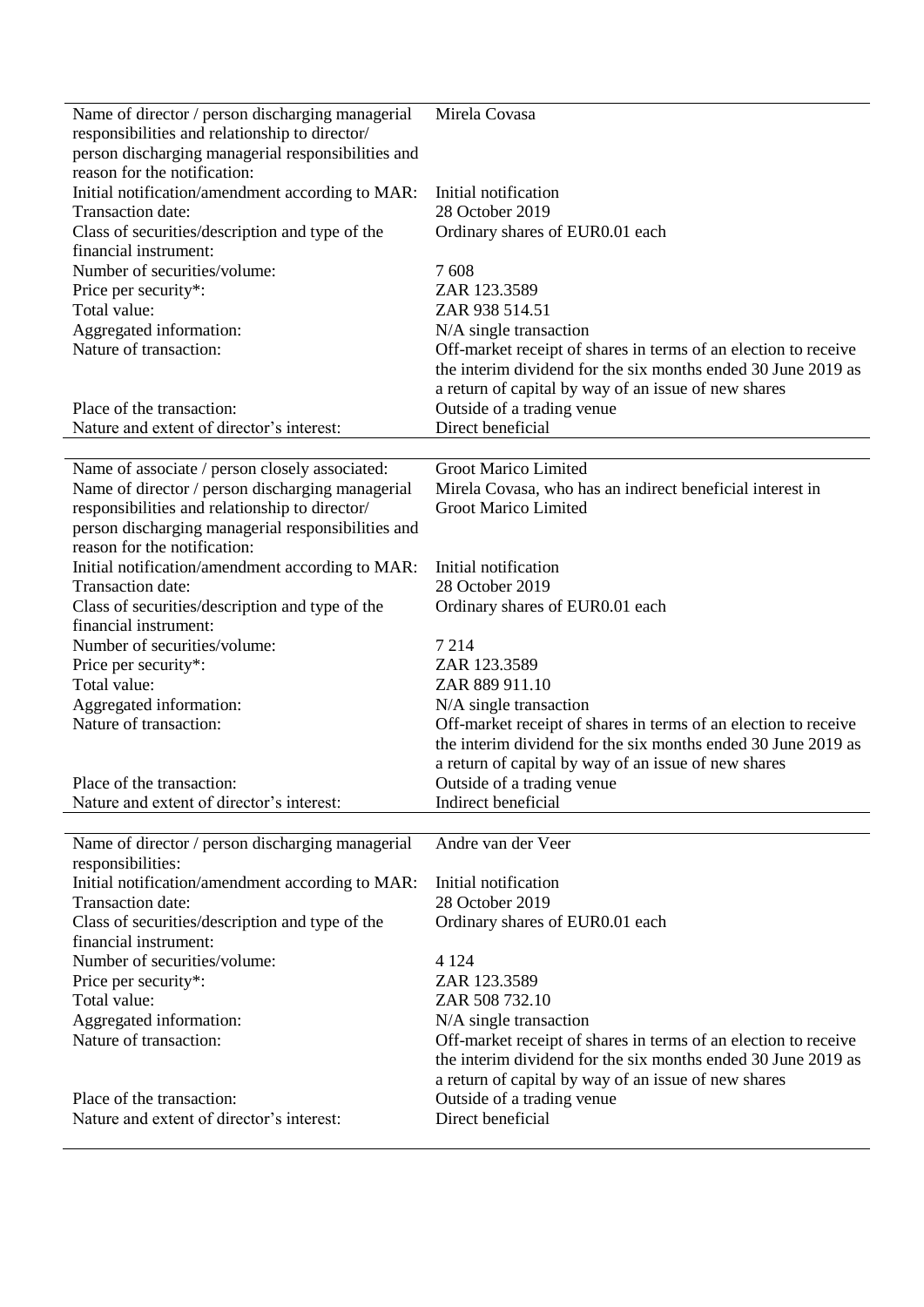| Name of associate / person closely associated:   | Laurine van der Veer                                            |
|--------------------------------------------------|-----------------------------------------------------------------|
| Name of director / person discharging managerial | Andre van der Veer, who is the husband of Laurine van der       |
| responsibilities:                                | Veer                                                            |
| Initial notification/amendment according to MAR: | Initial notification                                            |
| Transaction date:                                | 28 October 2019                                                 |
| Class of securities/description and type of the  | Ordinary shares of EUR0.01 each                                 |
| financial instrument:                            |                                                                 |
| Number of securities/volume:                     | 241                                                             |
| Price per security*:                             | ZAR 123.3589                                                    |
| Total value:                                     | ZAR 29 729.49                                                   |
| Aggregated information:                          | N/A single transaction                                          |
| Nature of transaction:                           | Off-market receipt of shares in terms of an election to receive |
|                                                  | the interim dividend for the six months ended 30 June 2019 as   |
|                                                  | a return of capital by way of an issue of new shares            |
| Place of the transaction:                        | Outside of a trading venue                                      |
| Nature and extent of director's interest:        | N/A                                                             |
|                                                  |                                                                 |
| Name of associate / person closely associated:   | Juliette van der Veer                                           |
| Name of director / person discharging managerial | Andre van der Veer, who is the father of Juliette van der Veer  |
| responsibilities:                                |                                                                 |
| Initial notification/amendment according to MAR: | Initial notification                                            |
| Transaction date:                                | 28 October 2019                                                 |
| Class of securities/description and type of the  | Ordinary shares of EUR0.01 each                                 |
| financial instrument:                            |                                                                 |
| Number of securities/volume:                     | 31                                                              |
| Price per security*:<br>Total value:             | ZAR 123.3589<br>ZAR 3 824.13                                    |
| Aggregated information:                          | N/A single transaction                                          |
| Nature of transaction:                           | Off-market receipt of shares in terms of an election to receive |
|                                                  | the interim dividend for the six months ended 30 June 2019 as   |
|                                                  | a return of capital by way of an issue of new shares            |
| Place of the transaction:                        | Outside of a trading venue                                      |
| Nature and extent of director's interest:        | N/A                                                             |
|                                                  |                                                                 |
| Name of associate / person closely associated:   | Danielle van der Veer                                           |
| Name of director / person discharging managerial | Andre van der Veer, who is the father of Danielle van der       |
| responsibilities:                                | Veer                                                            |
| Initial notification/amendment according to MAR: | Initial notification                                            |
| Transaction date:                                | 28 October 2019                                                 |
| Class of securities/description and type of the  | Ordinary shares of EUR0.01 each                                 |
| financial instrument:                            |                                                                 |
| Number of securities/volume:                     | 31                                                              |
| Price per security*:                             | ZAR 123.3589                                                    |
| Total value:                                     | ZAR 3 824.13                                                    |
| Aggregated information:                          | N/A single transaction                                          |
| Nature of transaction:                           | Off-market receipt of shares in terms of an election to receive |
|                                                  | the interim dividend for the six months ended 30 June 2019 as   |
|                                                  | a return of capital by way of an issue of new shares            |
| Place of the transaction:                        | Outside of a trading venue                                      |
| Nature and extent of director's interest:        | N/A                                                             |

\* This is the price at which shares were issued in terms of the election and for Rand purposes assumes an exchange rate of EUR 1.00: ZAR16.5997.